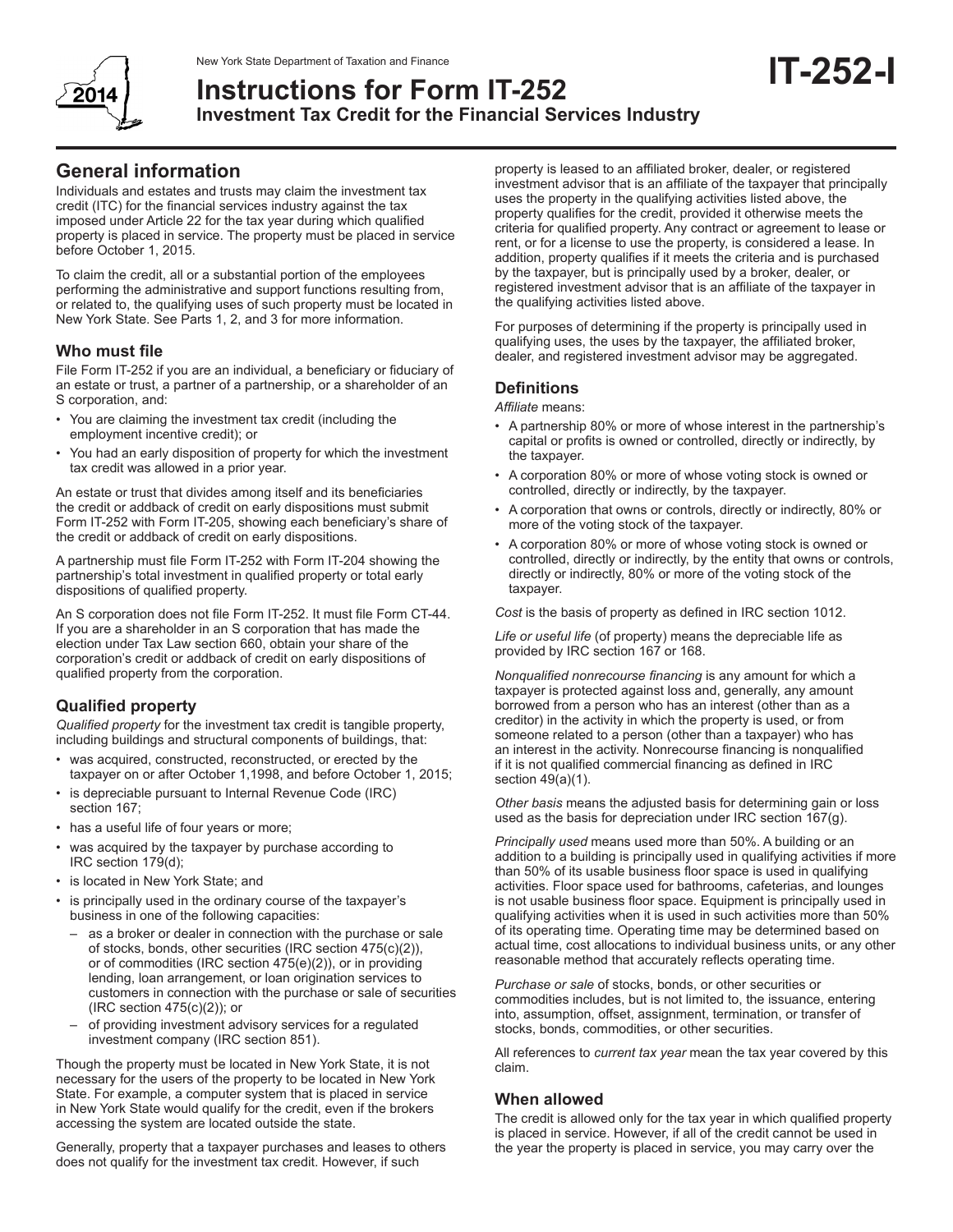unused amount to the following ten years (see *Carryover of unused investment credit* below).

## **Investment credit base**

The investment tax credit is computed on the investment credit base. The investment credit base is the cost or other basis of the qualified property for federal income tax purposes. Do not include any amount that was expensed under IRC section 179(a). The basis of qualified property must include the remaining basis of other property exchanged or traded in for it. If a credit was previously allowed on the property exchanged or traded in, a disposition of property has occurred, and you may have to compute an addback of credit on early dispositions (see Part 7 instructions).

If qualified property is acquired to replace insured property that was stolen or destroyed by fire, storm, shipwreck, or other casualty, the basis of the replacement property is its cost reduced by any amount of gain not recognized for federal income tax purposes because the insurance proceeds were invested in the replacement property.

#### **Investment credit base for replacement property that is similar or related in service or use to property destroyed as a direct result of the terrorist attacks of September 11, 2001**

If replacement property is acquired that is similar or related in service or use to the property destroyed as a direct result of the terrorist attacks of September 11, 2001, and you chose not to defer the required amount to be recaptured, the investment credit base of the replacement property is computed without regard to any basis reduction required by IRC section 1033. For more information, see TSB-M-02(7)I.

If the qualified property is purchased using nonqualified nonrecourse financing, the investment credit base must be reduced by the amount of financing that would be excludable from the credit base pursuant to IRC section 49(a)(1). If, at the close of a tax year following the tax year in which the property was placed in service, there is a net decrease in the amount of nonqualified nonrecourse financing for the property, the net decrease is to be treated as the cost or other basis of qualified property acquired, constructed, reconstructed, or erected during the year of the decrease.

## **Carryover of unused investment credit**

If you cannot claim all of your credit because it is more than your New York State tax less other credits, you can carry over the unused amount to the following 10 years, or, if you are the owner of a new business, you may qualify for a refund (see *Refundable unused investment tax credit* below and the instructions for Part 9).

## **Refundable unused investment tax credit**

If you are a sole proprietor or a partner in a new business, you can claim a refund of your unused credit instead of carrying over the unused amount to next year.

You can only make this election in the first five tax years (excluding short years) that you operate your new business.

You **cannot** claim a refund of unused credit if:

- you have operated your new business in New York State for more than five years, excluding short years of the business; or
- your new business is substantially similar in operation and ownership to a business that:
- 1. is (or was) subject to any of the following taxes:
	- franchise tax on transportation and transmission corporations and associations;
	- additional franchise tax on transportation and transmission corporations and associations;
	- franchise tax on farmers, fruit growers, and other like agricultural corporations organized and operated on a cooperative basis;
- franchise tax on water-works companies, gas companies, electric or steam heating, lighting, and power companies;
- franchise tax on business corporations;
- franchise tax on banking corporations; or
- franchise tax on insurance corporations;
- 2. would have been subject to the New York State unincorporated business tax (as such tax was in effect on January 1, 1980); or
- 3. had income or losses that are (or were) included in computing your New York State personal income tax.

If you are a shareholder of an S corporation that has an election in effect under Tax Law section 660, and the S corporation qualifies as a new business as defined in Tax Law section 210.12(j), you may qualify to have the excess credit that relates to your pro rata share of the corporation's credit refunded.

## **Early disposition of property and addback of credit on early dispositions**

If property on which the investment tax credit was taken is disposed of or removed from qualified use before its useful life or specified holding period ends (see instructions for Part 7), the difference between the credit taken and the credit allowed for actual use must be added to your income tax in the year of disposition. You must also add to your income tax an additional amount computed by multiplying the addback of credit on early dispositions by the underpayment interest rate in effect on the last day of your tax year. The underpayment interest rate is not compounded. However, if the property was in qualified use for more than 12 consecutive years, the addbacks for credit and interest on early dispositions are not required.

Disposition of property also includes:

- a sale of property;
- the contribution of property to a partnership or corporation, unless a substantial interest in the ownership of the trade or business is retained by the transferor;
- the sale by a partner of his or her interest in a partnership;
- a gift of property;
- a reduction in the proportionate stock interest of an electing New York S corporation shareholder;
- conversion of property to personal use;
- a change in the location of the property to a situs outside New York State;
- an exchange of property for other property of like kind (including a trade-in of property);
- the theft or destruction of property; and
- an increase in nonqualified nonrecourse financing (but the addback of credit only applies for the portion of such increase).

Ordinarily, transfers by reason of death are not dispositions of property.

Use Part 7 of Form IT-252 to compute your addback of credit on early dispositions.

# **Line instructions**

See the instructions for your tax return for the *Privacy notification* or if you need help contacting the Tax Department.

**NAICS code –** To be completed by federal Schedule C filers only. Enter the six-digit NAICS business code number from your federal Schedule C, line B.

**Individuals (including sole proprietors):** Complete Part 1, Part 2, Part 3, Part 4, Part 6, and Part 9. If applicable, also complete Part 5 and Part 7.

**Fiduciaries:** Complete Part 1, Part 2, Part 3, Part 4, Part 6, Part 8, and Part 9. If applicable, also complete Part 5 and Part 7.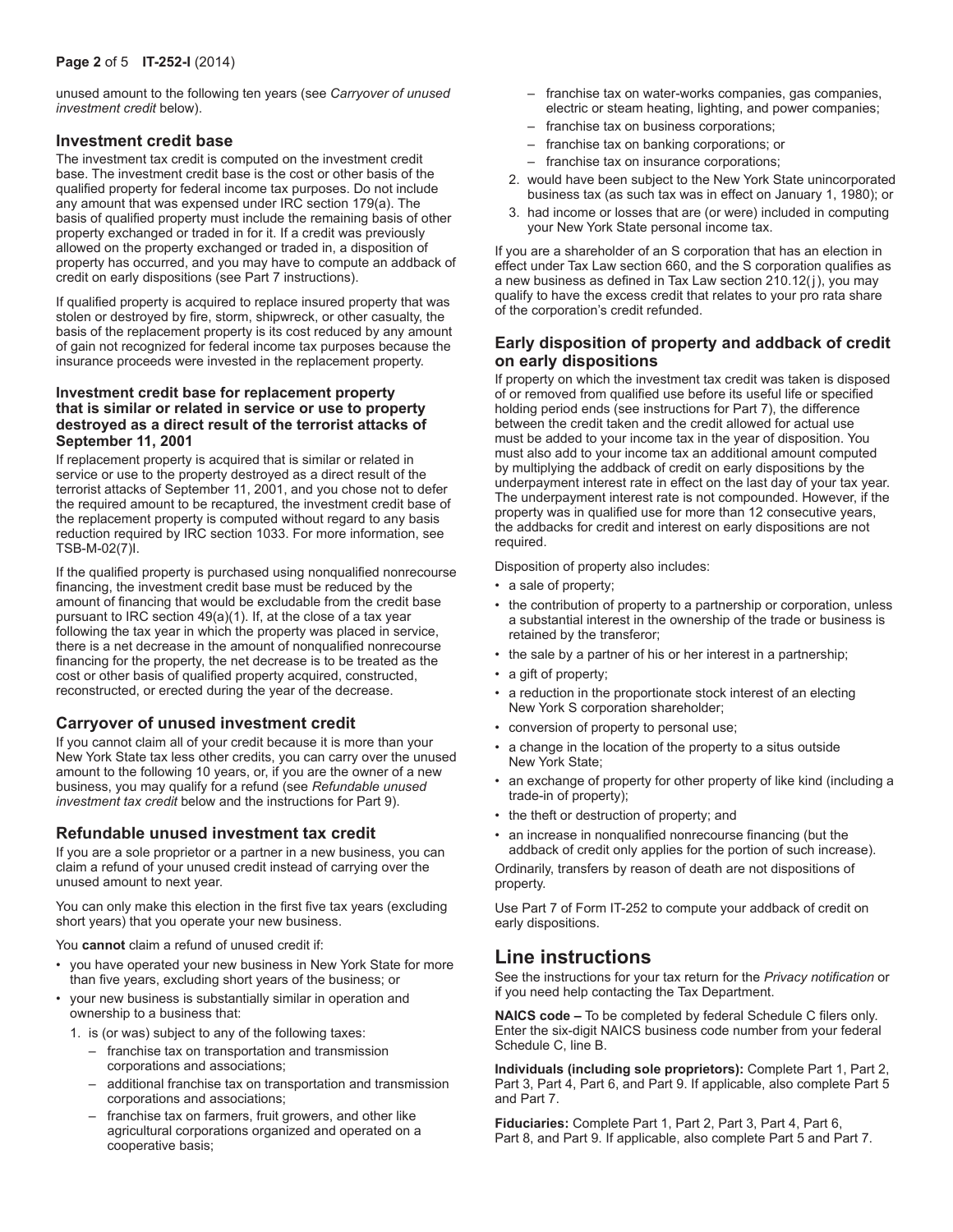**Partnerships:** Complete Part 1, Part 2, Part 3, Part 4, and Part 6. If applicable, also complete Part 5 and Part 7.

**A married couple in a business enterprise that made an IRC 761(f) election to file two federal Schedule C forms instead of a partnership return:** If you file jointly, compute your credit amount as if you were filing one federal Schedule C for the business (enter the total of all applicable amounts from both federal Schedule C forms). Complete Part 1, Part 2, Part 3, Part 4, Part 6, and Part 9. If applicable, also complete Part 5 and Part 7.

**Partners, shareholders of New York S corporations, and beneficiaries of estates and trusts:** Complete Part 4 and Part 9. If applicable, also complete Part 5.

**Note:** If more than one of the above applies to you, complete all appropriate parts on one Form IT-252.

### **Eligibility requirements**

To claim this credit, taxpayers must meet one of the three eligibility tests described below. However, if this is your first tax year, do not complete Parts 1, 2, and 3. Begin with Part 4.

- 1. **80% current-year test** 80% or more of the employees performing the administrative and support functions resulting from or related to the qualifying uses of the property must be located in New York State. For example, if you have a quarterly average of 1,000 employees performing the administrative and support functions during your tax year, then a quarterly average of at least 800 (1,000 x 80%) of the employees must be located in New York State. (If the property is used by an affiliate in qualifying activities, it is the affiliate that must meet the eligibility test.) If you are claiming credit based on having met the 80% current-year test, complete Part 1. For more information on this eligibility test, see TSB-A-03(10)C, *Morgan Stanley & Co. Incorporated.*
- 2. **95% three-year back-office test –** The average number of employees that perform the administrative and support functions resulting from or related to the qualifying uses of the property and are located in New York State during the tax year the credit is claimed is equal to or greater than 95% of the average number of employees that perform these functions and are located in New York State during the 36 months immediately preceding the tax year for which the credit is claimed. The average number of employees must be computed on a quarterly basis. (If the property is used by an affiliate in qualifying activities, it is the affiliate that must meet the eligibility test.) If you are claiming credit based on the 95% three-year back-office test, complete Part 2. For more information on this eligibility test, see TSB-M-98(06)I, *Tax Credits for the Financial Services Industry.*
- 3. **90% end-of-year test –** The number of New York State employees employed during the current tax year must be equal to or greater than 90% of your New York State employees on
	- a) December 31, 1998 (if you were a calendar-year filer taxable in New York in 1998); or
	- b) the last day of your first tax year ending after December 31, 1998.

If a taxpayer aggregates its uses of property for the purpose of the principally used test, each affiliate may satisfy the employment test individually, or the test may be satisfied by the aggregation of the taxpayer and its affiliates.

*Employees performing administrative and support functions* include all employees other than brokers, dealers, or investment advisors to regulated investment companies. Generally, any employee whose compensation for the tax year is based more than 50% on commissions will be presumed to be a broker, dealer, or investment advisor. However, if a taxpayer does not compensate those employees who are employed as brokers, dealers, or investment advisors on a commission basis, the taxpayer must specifically identify the employees performing those functions and must exclude those employees from the employment percentage calculation.

If you **do not meet the eligibility requirements** as stated above, **do not complete Part 4.** You are **not eligible** for the investment tax credit.

#### **Part 1 – 80% current-year test**

Use Part 1 if you wish to claim the credit using the 80% current-year test eligibility method.

**Line 1a –** Enter the number of employees who perform administrative and support functions in New York State for each date specified for the current tax year. Add the number of these employees on each date (include 0 dates) occurring during the current tax year to obtain the total number of employees in New York State for the current tax year. Divide the total by four to obtain the average number of employees in New York State for the current tax year.

**Line 1b –** Enter the number of employees who perform administrative and support functions everywhere for each date specified for the current tax year. Add the number of these employees on each date (include 0 dates) occurring during the current tax year to obtain the total number of employees everywhere for the current tax year. Divide the total by four to obtain the average number of employees everywhere for the current tax year.

**Line 2 –** Divide line 1a by line 1b to obtain the percentage of employees who perform administrative and support functions in New York State for the current tax year. If your result equals or exceeds 80%, continue with Part 4; you qualify for the credit.

#### **Part 2 – 95% three-year back-office test**

Use Part 2 if you wish to claim the credit using the 95% three-year back‑office test eligibility method.

**Line 3a –** Enter the number of employees who perform administrative and support functions in New York State for each date specified for the current tax year. Add the number of these employees on each date (include 0 dates) occurring during the current tax year to obtain the average number of employees for the current tax year.

#### **Example 1:**

| Current tax year                                                          | March 31 | June 30 | Sept. 30 | Dec. 31 | Total |
|---------------------------------------------------------------------------|----------|---------|----------|---------|-------|
| Number of<br>administrative and<br>support employees<br>in New York State | 100      | 100     | 125      | 175     | 500   |

3a Average number of employees in New York State for current tax year *(500 divided by four)*....................................*125*

**Line 3b –** Enter the number of employees who perform administrative and support functions in New York State on each of the dates listed for the 36-months immediately preceding the year in which the ITC is claimed. Add the number of employees for the 36-month period, and divide by the number of such dates (include 0 dates) occurring during the 36-month period, to obtain the average number of employees for the 36-month test period.

#### **Example 2:**

| Number of administrative<br>and support employees in<br>New York State during the<br>36-month test period              | March 31 | June 30 | Sept. 30 | Dec. 31 | Total |
|------------------------------------------------------------------------------------------------------------------------|----------|---------|----------|---------|-------|
| A. First year                                                                                                          | 100      | 100     | 100      | 100     | 400   |
| B. Second year                                                                                                         | 50       | 75      | 75       | 100     | 300   |
| C. Third year                                                                                                          | Ω        | 0       | 40       | 50      | 90    |
| D. Total number of administrative and support employees in<br>New York State for 36-month test period (400, +300, +90) | 790      |         |          |         |       |

3b Average number of administrative and support employees in New York State for 36-month test period *(790 divided by 12) ........ 66*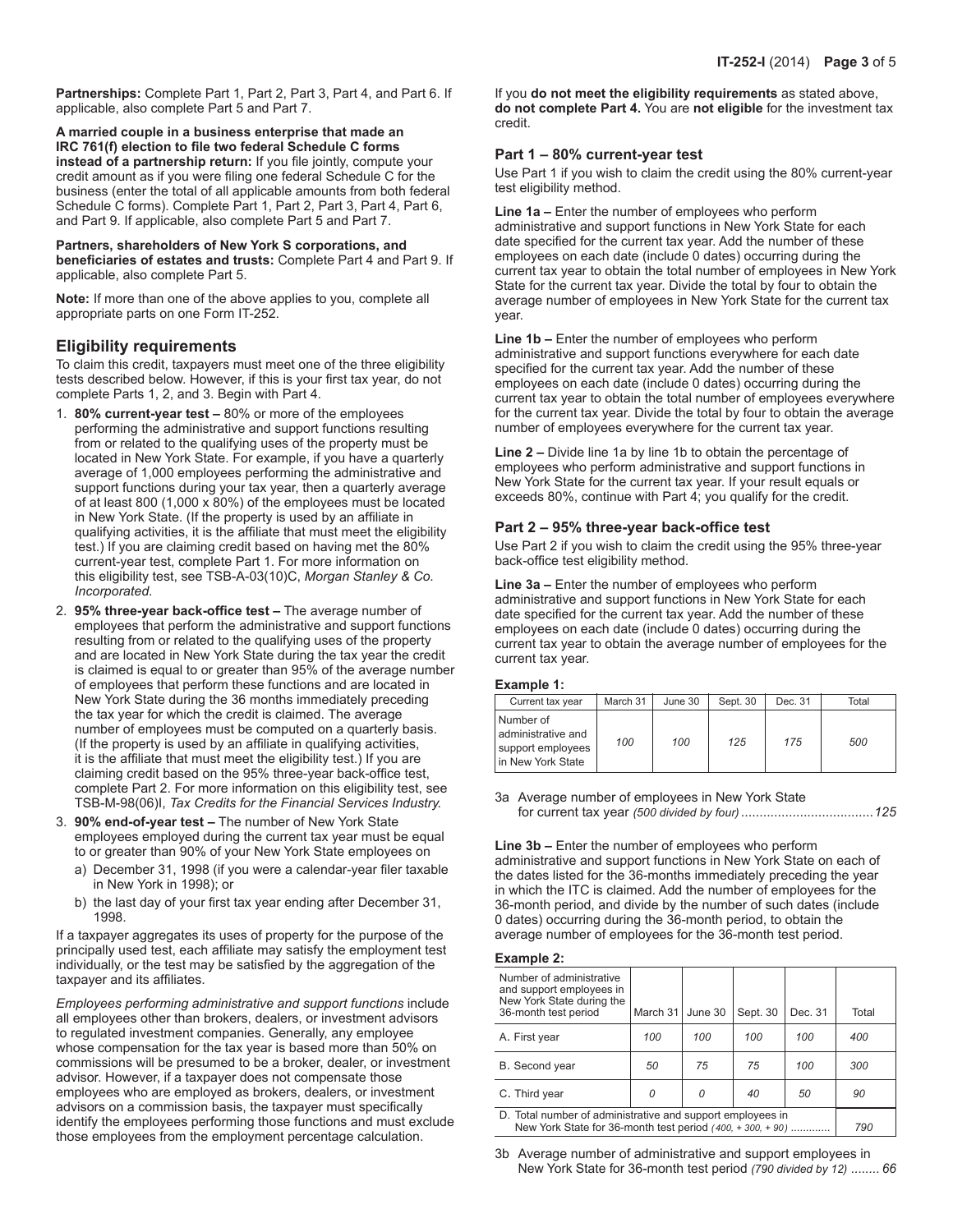**Line 4 –** Divide line 3a by line 3b. If the result equals or exceeds 95%, continue with Part 4; you qualify for the credit.

#### **Part 3 – 90% end-of-year test**

Use Part 3 if you wish to claim the credit using the 90% end-of-year test eligibility method.

**Line 5a –** Enter the number of employees in New York State for each date specified for the current tax year. Add the number of these employees on each date (include 0 dates) then divide by four to obtain the average number of employees in New York State for the current tax year.

**Line 5b –** If you were subject to tax in New York State for tax year 1998, enter one of the following two numbers:

- a) **Calendar-year filer –** enter the number of employees in New York State on December 31, 1998.
- b) **Fiscal-year filer –** enter the number of employees in New York State on the last day of your first fiscal year ending after December 31, 1998.

**Line 6 –** Divide line 5a by line 5b. If the result equals or exceeds 90%, continue with Part 4; you qualify for the credit.

## **Part 4 – Computation of credit**

#### **Individual, partnership, and fiduciary**

**Line 7 –** Enter your credit for investments in qualified property from line 25. See Part 6 instructions.

#### **Beneficiary**

**Line 8 –** Enter your share of the credit for investments in qualified property made by estates and trusts. This information should be provided to you by the estate or trust.

#### **Partner**

**Line 9 –** Enter your share of the total credit for investments in qualified property made by partnerships. This information should be provided to you by your partnership.

#### **S corporation shareholder**

**Line 10 –** Enter your share of the total credit for investments in qualified property made by S corporations. This information should be provided to you by your S corporation.

**Line 11 – Fiduciaries:** Enter the line 11 amount on the *Total* line of Part 8, column C.

#### **Line 13**

**Partnerships –** Enter the line 13 amount and code *252* on Form IT-204, line 147. Do not complete lines 14 through 17b.

If the partnership has Article 9-A corporate partners, in addition to entering the amount of credit on Form IT-204, line 147, enter code *252* and the amount of investment credit **base** on Form IT-204, lines 144a through 144f.

Also see the instructions for Form IT-204-CP, lines 94a through 94f.

**Line 16 – Fiduciaries:** Enter the fiduciary portion of the addback from Part 8, column D.

**Line 17a –** If line 15 is greater than line 16, subtract line 16 from line 15 and enter the result here and on line 30a. Do not complete line 17b. If line 16 is greater than line 15, do not make an entry on this line; go to line 17b to calculate your net recaptured investment tax credit.

**Line 17b –** If line 16 is greater than line 15, subtract line 15 from line 16 and enter the result here.

**Individuals:** Enter the line 17b amount and code *252* on Form IT-201-ATT, line 20, or Form IT-203-ATT, line 19.

**Fiduciaries:** Include the amount from line 17b on Form IT-205, line 12.

#### **Part 5 – Summary of addback of credit on early dispositions**

#### **Individual and partnership**

**Line 18 –** Enter your addback of credit on early dispositions from Part 7, line 29. See Part 7 instructions.

#### **Beneficiary**

**Line 19 –** Enter on line 19 your share of the addback of credit on early dispositions made by estates and trusts. This information should be provided to you by the estate or trust.

#### **Partner**

**Line 20 –** Enter your share of the addback of credit on early dispositions made by partnerships. This information should be provided to you by your partnership.

#### **S corporation shareholder**

**Line 21 –** Enter your share of the addback of credit on early dispositions made by S corporations. This information should be provided to you by your S corporation.

#### **Fiduciary**

**Line 22 –** Enter the addback of credit on early dispositions from Line 29.

### **Line 23**

**Partnerships:** Enter the line 23 amount and code *252* on Form IT-204, line 148.

**Fiduciaries:** Enter the line 23 amount on the *Total* line of Part 8, column D.

**All others:** Enter the line 23 amount on line 16.

#### **Part 6 – Investments in qualified property**

Fill in columns A through F for qualified property that was placed in service. Enter in column D the property's useful life under IRC section 167, even if the property is subject to the provisions of IRC section 168 on or after October 1, 1998.

**Column F –** Multiply column E amount by the credit rate of 4%.

If qualifying property was disposed of or was not in qualified use at the end of the tax year it was placed in service, compute the amount of credit to claim as follows:

- For depreciable property under IRC section 167, multiply the credit by a fraction; the numerator is the number of months of qualified use, and the denominator is the number of months of useful life of the property.
- For property subject to the provisions of IRC section 168, multiply the credit by a fraction; the numerator is the number of months of qualified use, and the denominator is
	- 36 for three-year property,
	- the number of months you chose for buildings or structural components of buildings, or
	- 60 for all other classes of property.

#### **Part 7 – Early dispositions of qualified property and addback of credit on early dispositions**

Fill in columns A through H if you have claimed the credit on property that was disposed of or was removed from qualified use (a) during this tax year, and (b) prior to the end of its useful life or specified holding period. Do **not** include property that has been in qualified use for more than 12 consecutive years.